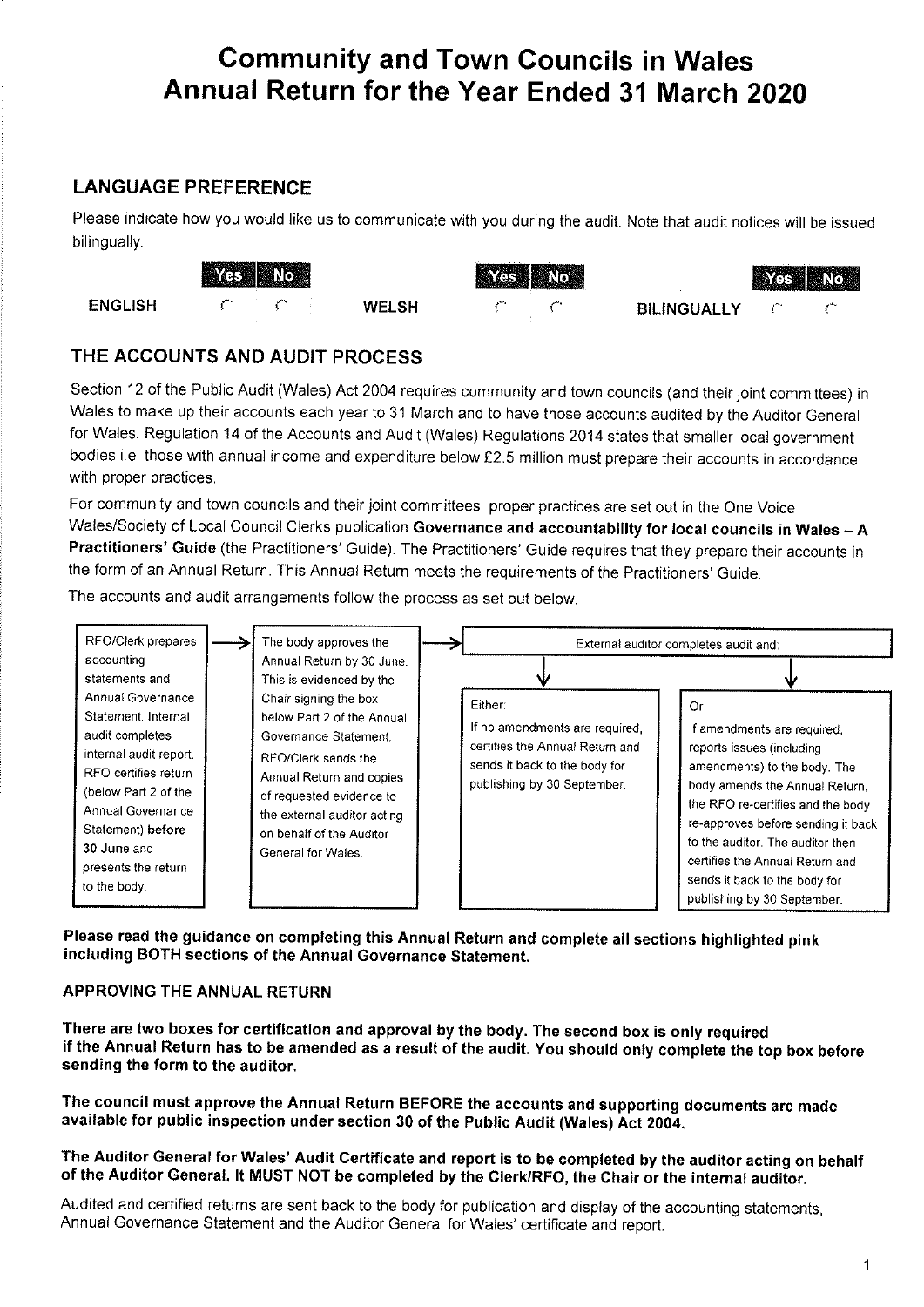# Accounting statements 2019-20 for:

Name of body: Laleston Community Council

disclosure note

|    |                                                   |                                                           | Year ending             | Notes and guidance for compilers                                                                                                                                                                                    |  |  |  |
|----|---------------------------------------------------|-----------------------------------------------------------|-------------------------|---------------------------------------------------------------------------------------------------------------------------------------------------------------------------------------------------------------------|--|--|--|
|    |                                                   | 31 March<br>2019<br>$\mathbf{(f)}$                        | 31 March<br>2020<br>(E) | Please round all figures to nearest £.<br>Do not leave any boxes blank and report £0 or nil balances.<br>All figures must agree to the underlying financial records<br>for the relevant year.                       |  |  |  |
|    |                                                   | Statement of income and expenditure/receipts and payments |                         |                                                                                                                                                                                                                     |  |  |  |
| 1. | <b>Balances</b><br>brought forward                | 137820                                                    | 186162                  | Total balances and reserves at the beginning of the year as<br>recorded in the financial records. Must agree to line 7 of the<br>previous year.                                                                     |  |  |  |
| 2. | $(+)$ Income<br>from local<br>taxation/levy       | 159000                                                    | 185000                  | Total amount of income received/receivable in the year from<br>local taxation (precept) or levy/contribution from principal bodies.                                                                                 |  |  |  |
| 3. | (+) Total other<br>receipts                       | 5149                                                      | 42502                   | Total income or receipts recorded in the cashbook minus<br>amounts included in line 2. Includes support, discretionary and<br>revenue grants.                                                                       |  |  |  |
| 4. | (-) Staff costs                                   | 12898                                                     | 25179                   | Total expenditure or payments made to and on behalf of<br>all employees. Include salaries and wages, PAYE and NI<br>(employees and employers), pension contributions and related<br>expenses eg. termination costs. |  |  |  |
| 5. | $(-)$ Loan<br>interest/capital<br>repayments      | 0                                                         | $\Omega$                | Total expenditure or payments of capital and interest made<br>during the year on external borrowing (if any).                                                                                                       |  |  |  |
| 6. | (-) Total other<br>payments                       | 121252                                                    | 192164                  | Total expenditure or payments<br>as recorded in the cashbook minus staff costs (line 4) and loan<br>interest/capital repayments (line 5).                                                                           |  |  |  |
| 7. | (=) Balances<br>carried forward                   | 167819                                                    | 196320                  | Total balances and reserves at the end of the year. Must equal<br>$(1+2+3) - (4+5+6)$ .                                                                                                                             |  |  |  |
|    | <b>Statement of balances</b>                      |                                                           |                         |                                                                                                                                                                                                                     |  |  |  |
| 8. | (+) Debtors and<br>stock balances                 | 0                                                         | 0                       | Income and expenditure accounts only: Enter the value of<br>debts owed to the body and stock balances held at the year-end.                                                                                         |  |  |  |
| 9. | (+) Total<br>cash and<br>investments              | 167819                                                    | 196320                  | All accounts: The sum of all current and deposit bank accounts,<br>cash holdings and investments held at 31 March. This must<br>agree with the reconciled cashbook balance as per the bank<br>reconciliation.       |  |  |  |
|    | 10. (-) Creditors                                 | 0                                                         | 0                       | Income and expenditure accounts only: Enter the value of<br>monies owed by the body (except borrowing) at the year-end.                                                                                             |  |  |  |
|    | 11. $(=)$ Balances<br>carried forward             | 167819                                                    | 196320                  | Total balances should equal line 7 above: Enter the total of<br>$(8+9-10)$ .                                                                                                                                        |  |  |  |
|    | 12. Total fixed<br>assets and<br>long-term assets | 338645                                                    | 348962                  | The asset and investment register value of all fixed assets and<br>any other long-term assets held as at 31 March.                                                                                                  |  |  |  |
|    | 13. Total borrowing                               | 0                                                         | O.                      | The outstanding capital balance as at 31 March of all loans from<br>third parties (including PWLB).                                                                                                                 |  |  |  |
|    | 14. Trust funds                                   | Yes                                                       |                         | No   N/A   Yes   No   N/A   The body acts as sole trustee for and is responsible for                                                                                                                                |  |  |  |

 $\begin{array}{|c|c|c|c|c|c|}\hline \textbf{Yes} & \textbf{No} & \textbf{NA} & \textbf{Yes} & \textbf{No} & \textbf{NA} \\\hline \textbf{C} & \textbf{C} & \textbf{G} & \textbf{C} & \textbf{C} & \textbf{G} \\\hline \end{array}$ Yes No N/A The body acts as sole trustee for and is responsible for managing (a) trust fund(s)/assets (readers should note that the figures above do not include any trust transactions).

, where  $\alpha$  is the mass of the contraction of the contraction of  $\alpha$ 

 $\label{eq:2.1} \mathcal{L}(\mathbf{q}) = \mathcal{L}(\mathbf{q}) + \mathcal{L}(\mathbf{q}) = \mathcal{L}(\mathbf{q}) + \mathcal{L}(\mathbf{q})$ 

 $\alpha\rightarrow$ 

2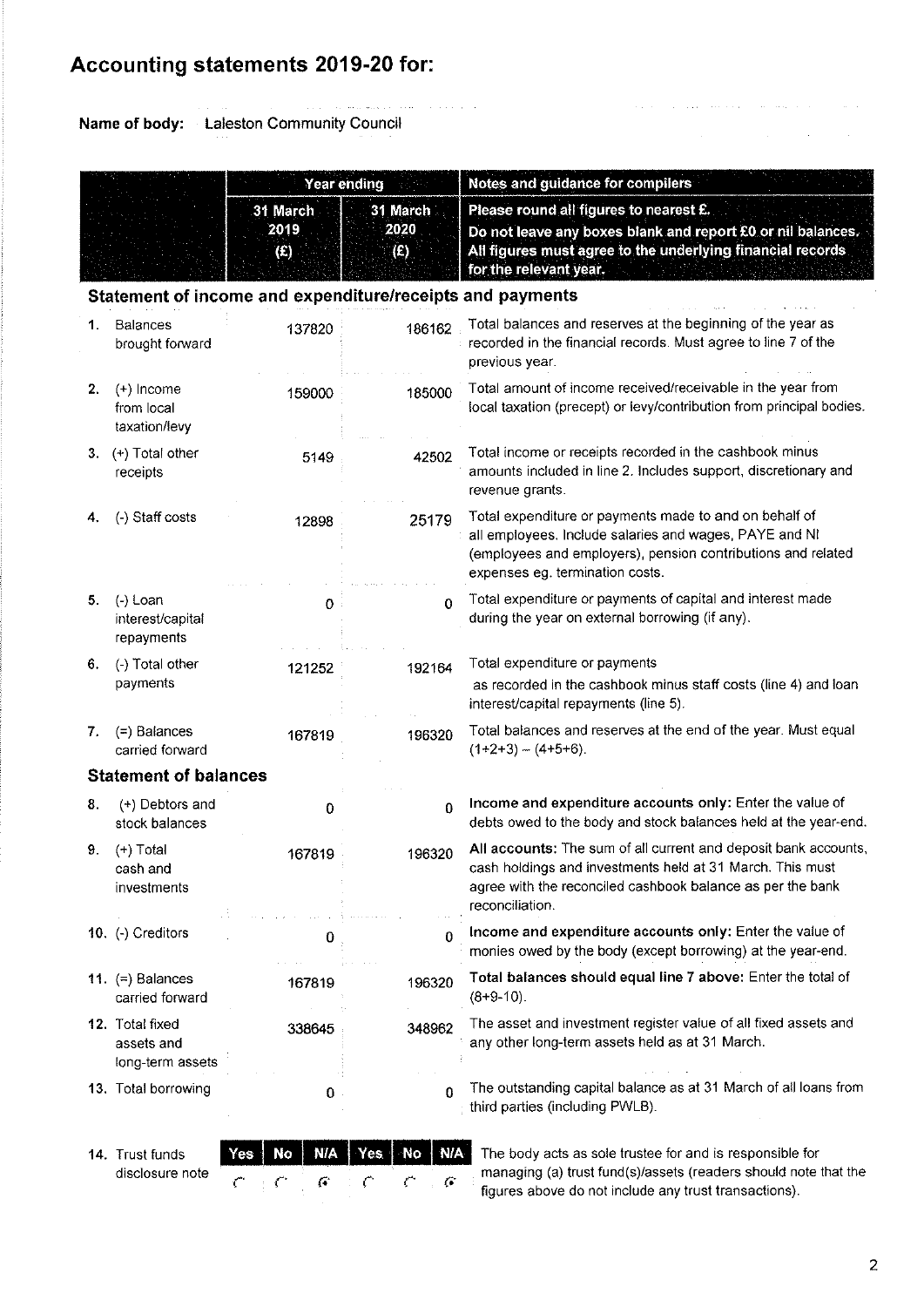# Annual Governance Statement (Part 1)

We acknowledge as the members of the Council our responsibility for ensuring that there is a sound system of internal control, including the preparation of the accounting statements. We confirm, to the best of our knowledge and belief, with respect to the accounting statements for the year ended 31 March 2020, that:

|    |                                                                                                                                                                                                                                                                                                                | Yes.                    | Agreed?<br>No <sup>*</sup> | 'YES' means that the<br><b>Council/Board/Committee:</b>                                                                                                                   | <b>PG Ref</b> |
|----|----------------------------------------------------------------------------------------------------------------------------------------------------------------------------------------------------------------------------------------------------------------------------------------------------------------|-------------------------|----------------------------|---------------------------------------------------------------------------------------------------------------------------------------------------------------------------|---------------|
|    | 1. We have put in place arrangements for:<br>effective financial management during the year;<br>and<br>the preparation and approval of the accounting<br>statements.                                                                                                                                           | $\hat{\bullet}$         | $\zeta$ .                  | Properly sets its budget and<br>manages its money and prepares<br>and approves its accounting<br>statements as prescribed by law.                                         | 6, 12         |
|    | 2. We have maintained an adequate system of internal<br>control, including measures designed to prevent<br>and detect fraud and corruption, and reviewed its<br>effectiveness.                                                                                                                                 | $\widehat{\bullet}$     | r                          | Made proper arrangements<br>and accepted responsibility for<br>safeguarding the public money<br>and resources in its charge.                                              | 6, 7          |
|    | 3. We have taken all reasonable steps to assure<br>ourselves that there are no matters of actual or<br>potential non-compliance with laws, regulations and<br>codes of practice that could have a significant<br>financial effect on the ability of the Council to conduct<br>its business or on its finances. | ŵ                       | $\mathcal{C}$              | Has only done things that it has<br>the legal power to do and has<br>conformed to codes of practice and<br>standards in the way it has done so.                           | 6             |
|    | 4. We have provided proper opportunity for the<br>exercise of electors' rights in accordance with the<br>requirements of the Accounts and Audit (Wales)<br>Regulations 2014.                                                                                                                                   | $\widehat{\phantom{a}}$ | $\mathcal{C}^*$            | Has given all persons interested<br>the opportunity to inspect the body's<br>accounts as set out in the notice of<br>audit.                                               | 6, 23         |
| 5. | We have carried out an assessment of the risks<br>facing the Council and taken appropriate steps to<br>manage those risks, including the introduction of<br>internal controls and/or external insurance cover<br>where required.                                                                               | $\ddot{\bullet}$        | C                          | Considered the financial and other<br>risks it faces in the operation of<br>the body and has dealt with them<br>properly.                                                 | 6, 9          |
| 6. | We have maintained an adequate and effective<br>system of internal audit of the accounting records<br>and control systems throughout the year and have<br>received a report from the internal auditor.                                                                                                         | $\widehat{G}$           | $\zeta^{\sim}$             | Arranged for a competent person,<br>independent of the financial controls<br>and procedures, to give an objective<br>view on whether these meet the<br>needs of the body. | 6, 8          |
| 7. | We have considered whether any litigation,<br>liabilities or commitments, events or transactions,<br>occurring either during or after the year-end, have a<br>financial impact on the Council and, where<br>appropriate, have included them on the accounting<br>statements.                                   | ť.                      | €                          | Disclosed everything it should have<br>about its business during the year<br>including events taking place after<br>the year-end if relevant.                             | 6             |
| 8. | We have taken appropriate action on all matters<br>raised in previous reports from internal and external<br>audit.                                                                                                                                                                                             | $\epsilon$              | Č                          | Considered and taken<br>appropriate action to address<br>issues/weaknesses brought to its<br>attention by both the internal and<br>external auditors.                     | 6, 8, 23      |
| 9. | Trust funds - in our capacity as trustee, we have:<br>discharged our responsibility in relation to the<br>٠                                                                                                                                                                                                    | No<br>res               | N/A                        | Has met all of its responsibilities<br>where it is a sole managing trustee                                                                                                | 3, 6          |

discharged our responsibility in relation to the accountability for the fund(s) including financial reporting and, if required, independent examination or audit.

\* Please provide explanations to the external auditor on a separate sheet for each 'no' response given; and describe what action is being taken to address the weaknesses identified.

 $C \cdot C$ 

 $\widehat{G}$ 

of a local trust or trusts.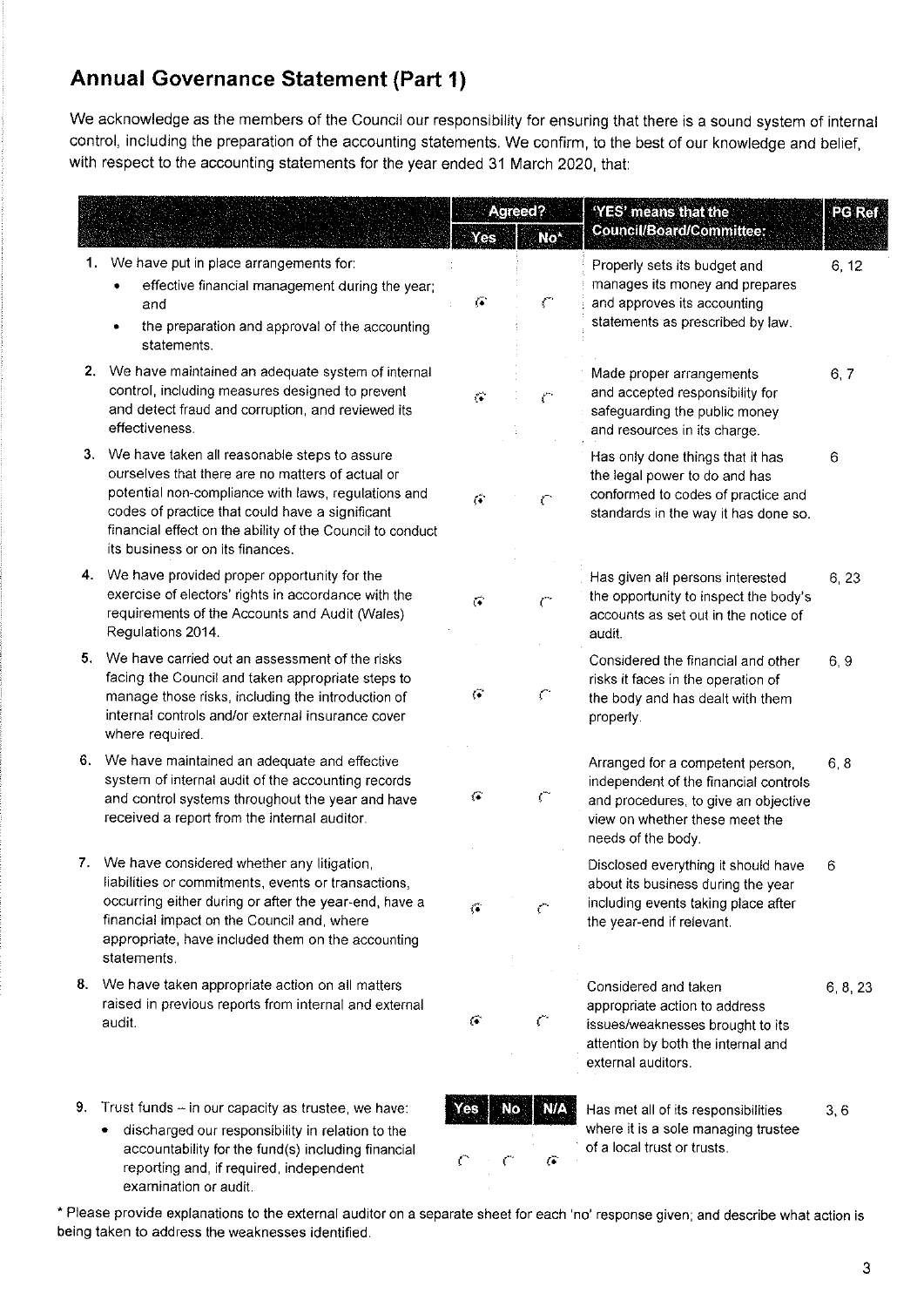## **Annual Governance Statement (Part 2)**

|    |                                                                                                                                                                                                                      |    | <b>ALL ASSIGNS AND REAL</b> | <b>A Andreas Andreas Andreas Andreas Andreas</b>                                                                                                                                                                                                                                            |
|----|----------------------------------------------------------------------------------------------------------------------------------------------------------------------------------------------------------------------|----|-----------------------------|---------------------------------------------------------------------------------------------------------------------------------------------------------------------------------------------------------------------------------------------------------------------------------------------|
| 1. | We have prepared and approved minutes for<br>all meetings held by the Council (including its<br>committees) that accurately record the<br>business transacted and the decisions made<br>by the Council or committee. | Æ. |                             | Has kept and approved minutes in accordance with<br>Schedule 12, Paragraph 41 of the Local<br>Government Act 1972:                                                                                                                                                                          |
|    | We have ensured that the Council's minutes<br>(including those of its committees) are<br>available for public inspection and have been<br>published electronically.                                                  |    |                             | Has made arrangements for the minutes to be<br>available for public inspection in accordance with<br>section 228 of the Local Government Act 1972 and<br>has published the minutes on its website in<br>accordance with section 55 of the Local<br>Government (Democracy) (Wales) Act 2013. |

\* Please delete as appropriate.

### **Council approval and certification**

The Council is responsible for the preparation of the accounting statements in accordance with the requirements of the Accounts and Audit (Wales) Regulations 2014 and for the preparation of the Annual Governance Statement.

#### Certification by the RFO

I certify that the accounting statements contained in this Annual Return presents fairly the financial position of the Council, and its income and expenditure, or properly presents receipts and payments, as the case may be, for the year ended 31 March 2020.

Orweinch

RFO signature:

Name: Gail Jewell

 $17106/2020$ Date:

#### **Approval by the Council**

I confirm that these accounting statements and Annual Governance Statement were approved by the Council under minute reference:

Minute ref: 5. 19.229 VIII<br>Chair of meeting signature: 22<br>Name: 247/10/vy BEAROW<br>Date: 17/66/2020

#### Council/Board/Committee re-approval and re-certification (only required if the Annual Return has been amended at audit)

#### Certification by the RFO

I certify that the accounting statements contained in this Annual Return presents fairly the financial position of the Council/Board/ Committee, and its income and expenditure, or properly presents receipts and payments, as the case may be, for the year ended 31 March 2020.

RFO signature:

Name:

Date:

#### Approval by the Council/Board/Committee

I confirm that these accounting statements and Annual Governance Statement were approved by the Council/Board/Committee under minute reference:

Minute ref:

Chair of meeting signature:

Name:

Date: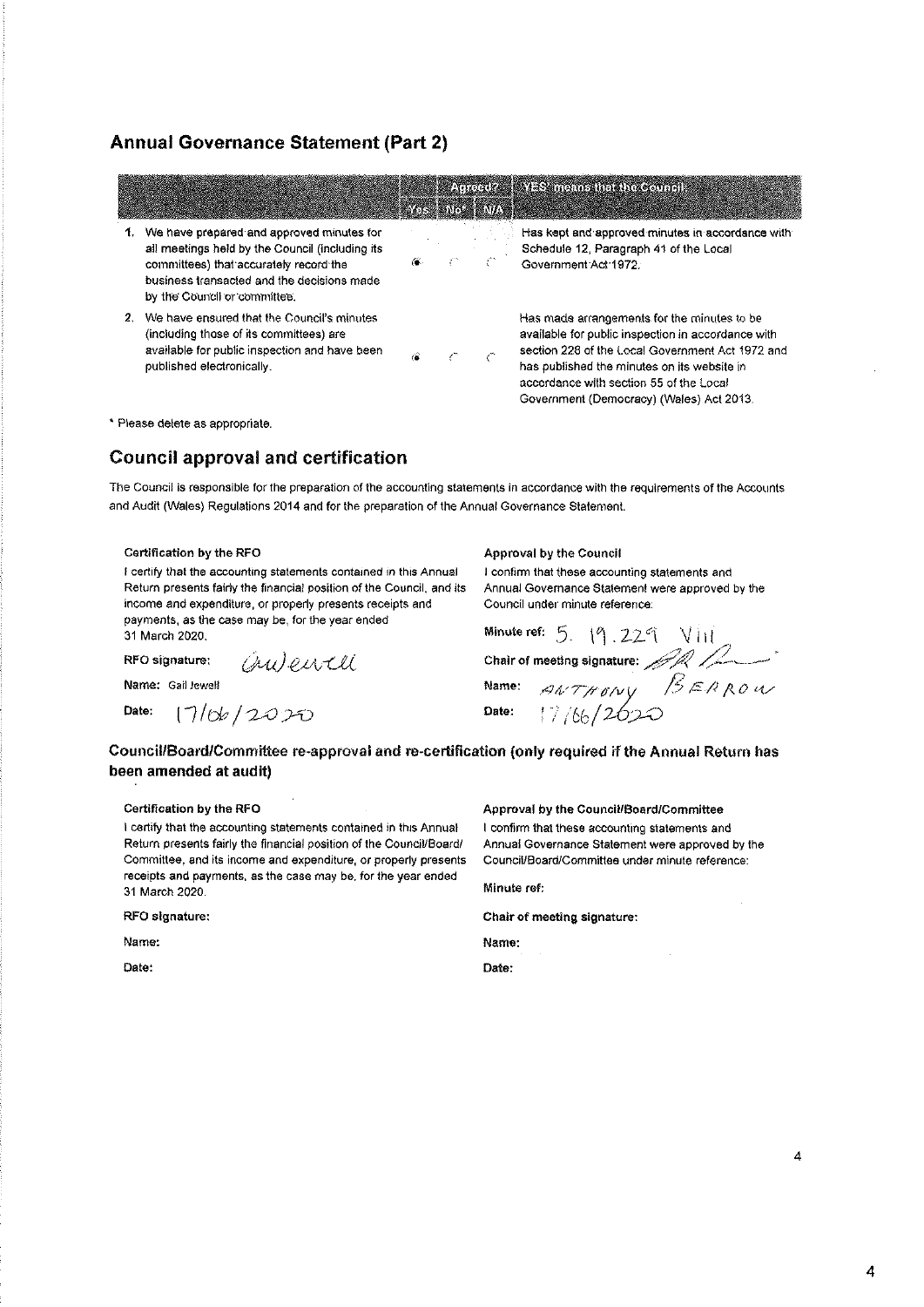# Auditor General for Wales' Audit Certificate and report

The external auditor conducts the audit on behalf of, and in accordance with, guidance issued by the Auditor General for Wales. On the basis of their review of the Annual Return and supporting information, they report whether any matters that come to their attention give cause for concern that relevant legislation and regulatory requirements have not been met.

We certify that we have completed the audit of the Annual Return for the year ended 31 March 2020 of:

LALESTON COMMUNITY COUNCIL

### **External auditor's report**

[Except for the matters reported below]\* On the basis of our review, in our opinion, the information contained in the Annual Return is in accordance with proper practices and no matters have come to our attention giving cause for concern that relevant legislation and regulatory requirements have not been met.

> The accounts have not been prepared in accordance with proper practices as specified by the Accounts and Audit (Wales) Regulations 2014.

and LLP Southampton

 $\sim 10^7$ 

[[These matters along with]\* Other matters not affecting our opinion which we draw to the attention of the body and our recommendations for improvement are included in our report to the body dated  $\left(\begin{array}{c|c} 1 & 2 & 2 & 0 & 0 \\ 0 & 1 & 2 & 2 & 0 & 0 \\ 0 & 0 & 0 & 0 & 0 & 0 \end{array}\right)$ 

### Other matters and recommendations

On the basis of our review, we draw the body's attention to the following matters and recommendations which do not affect our audit opinion but should be addressed by the body.

Please see enclosed report

mno LLP Sputhampton

(Continue on a separate sheet if required.)

External auditor's name:

**BDO LLP Southampton Minited Kingdom** 

External auditor's signature:

For and on behalf of the Auditor General for Wales

\* Delete as appropriate.

Date:

 $161222$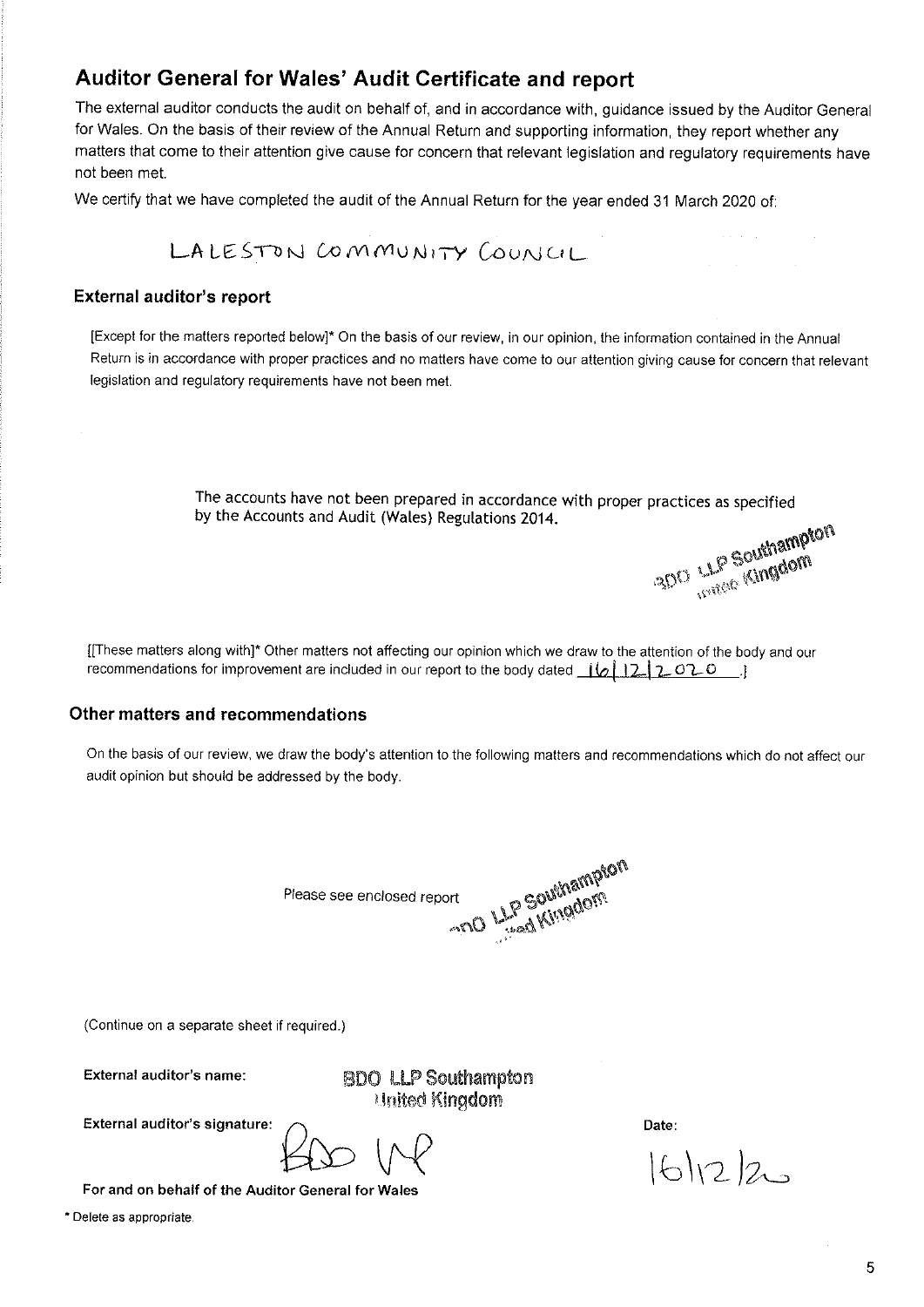## Annual internal audit report to:

### Name of body: Laleston Community Council

The Council's internal audit, acting independently and on the basis of an assessment of risk,

has included carrying out a selective assessment of compliance with relevant procedures and controls expected to be in operation during the financial year ending 31 March 2020.

The internal audit has been carried out in accordance with the Council's needs and planned coverage. On the basis of the findings in the areas examined, the internal audit conclusions are summarised

in this table. Set out below are the objectives of internal control and the internal audit conclusions on whether,

in all significant respects, the following control objectives were being achieved throughout the financial year to a standard adequate to meet the needs of the Council.

|    |                                                                                                                                                                                                     | Agreed?       |                 |               |                      | Outline of work undertaken as part of                                                          |  |
|----|-----------------------------------------------------------------------------------------------------------------------------------------------------------------------------------------------------|---------------|-----------------|---------------|----------------------|------------------------------------------------------------------------------------------------|--|
|    |                                                                                                                                                                                                     | Yes           | No <sup>2</sup> | <b>N/A</b>    | Not<br>covered**     | the internal audit (NB not required if<br>detailed internal audit report presented<br>to body) |  |
| 1. | Appropriate books of account have<br>been properly kept throughout the<br>year.                                                                                                                     | ţ.            |                 |               |                      | Insert text                                                                                    |  |
| 2. | Financial regulations have been<br>met, payments were supported by<br>invoices, expenditure was approved<br>and VAT was appropriately<br>accounted for.                                             | Ģ             |                 |               |                      | Insert text                                                                                    |  |
| З. | The body assessed the significant<br>risks to achieving its objectives<br>and reviewed the adequacy of<br>arrangements to manage these.                                                             |               |                 |               | ï5                   | Insert text                                                                                    |  |
| 4. | The annual precept/levy/resource<br>demand requirement resulted from<br>an adequate budgetary process,<br>progress against the budget was<br>regularly monitored, and reserves<br>were appropriate. | $\mathcal{C}$ |                 |               | $\mathcal{C}^{\ast}$ | Insert text                                                                                    |  |
| 5. | Expected income was fully<br>received, based on correct prices,<br>properly recorded and promptly<br>banked, and VAT was appropriately<br>accounted for.                                            | Ç.            |                 |               | $\subset$            | Insert text                                                                                    |  |
| 6. | Petty cash payments were<br>properly supported by receipts,<br>expenditure was approved and<br>VAT appropriately accounted for.                                                                     |               |                 | $\vec{A}$     |                      | Insert text                                                                                    |  |
|    | 7. Salaries to employees and<br>allowances to members were paid<br>in accordance with minuted<br>approvals, and PAYE and NI<br>requirements were properly applied.                                  | €             |                 |               |                      | Insert text                                                                                    |  |
|    | 8. Asset and investment registers<br>were complete, accurate,<br>and properly maintained.                                                                                                           | G.            |                 | $\mathcal{C}$ | $\mathcal{C}$        | Insert text                                                                                    |  |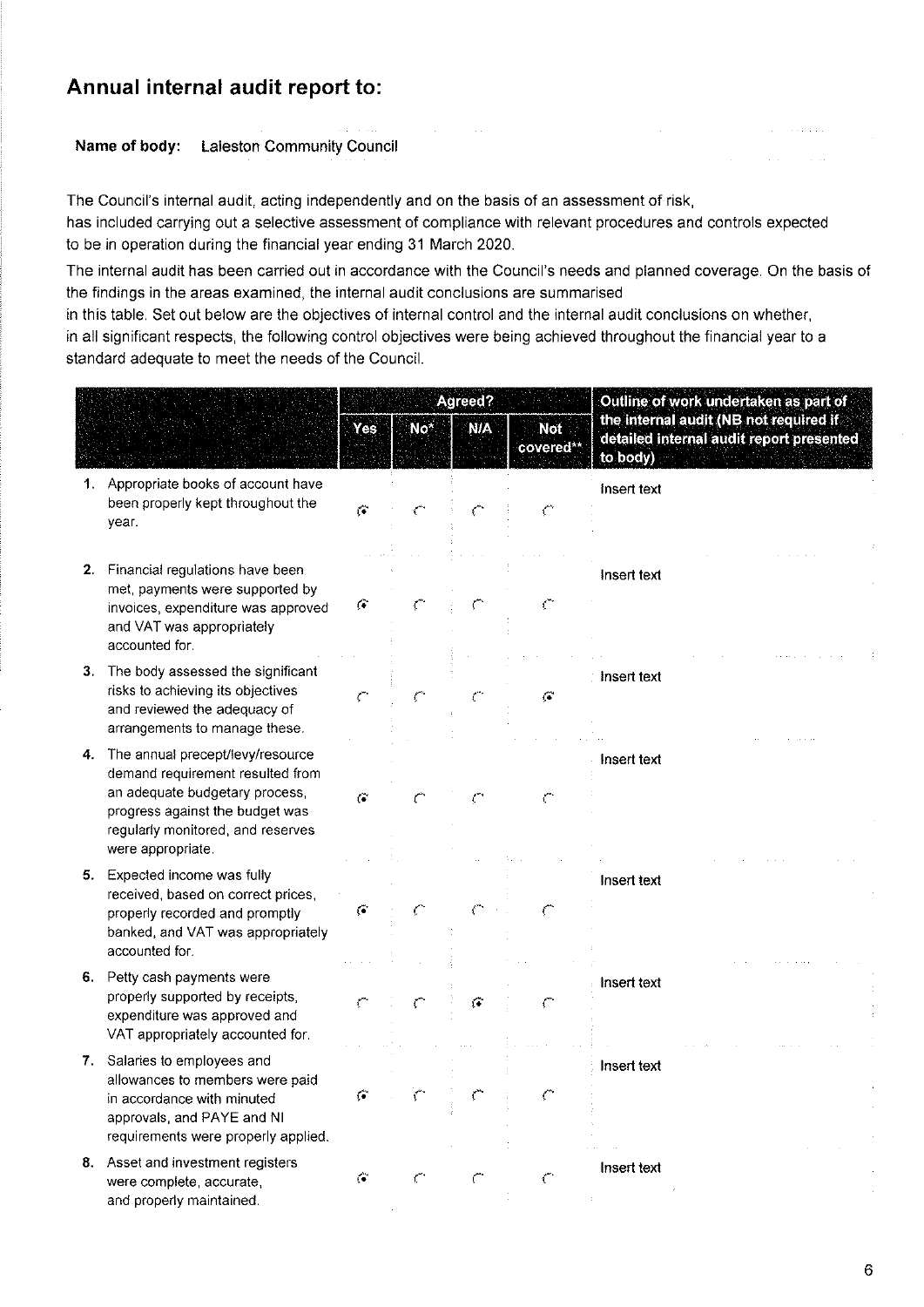|                                                                                                                                                                                                                                             |     | NG MANGKA<br><b>The Committee of the Committee of the Committee of the Committee</b> | an a<br>5003300 | Chamista voltant Christian (1999)<br><u>the breaking of the contractor</u><br>der Wenner nebeur in er van de groep<br>ministr                                                                      |
|---------------------------------------------------------------------------------------------------------------------------------------------------------------------------------------------------------------------------------------------|-----|--------------------------------------------------------------------------------------|-----------------|----------------------------------------------------------------------------------------------------------------------------------------------------------------------------------------------------|
| Periodic and year-end bank account<br>9.<br>reconciliations were properly carried<br>out.<br>10. Accounting statements prepared<br>during the year were prepared<br>on the correct accounting basis<br>(receipts and payments/income        |     |                                                                                      |                 | Insert text<br><b>Street Room</b><br>Insert text                                                                                                                                                   |
| and expenditure), agreed with the<br>cashbook, were supported by an<br>adequate audit trail from underlying<br>records, and where appropriate,<br>debtors and creditors were properly<br>recorded.<br>11. Trust funds (including charitable |     |                                                                                      |                 |                                                                                                                                                                                                    |
| trusts). The Council/Board/<br>Committee has met its<br>responsibilities as a trustee.                                                                                                                                                      |     |                                                                                      |                 | Insert text<br>en sy fra det gueninful reduction of the formality of the dependence of the construction of the control of the                                                                      |
| n Stadt fra Frankriken og den fra Stadt fra Stadt                                                                                                                                                                                           |     | 20 IA R<br><b>STAR BEAT AND STATE</b>                                                | 173<br>ang pang | CANNELL LE LE CONSTANT DE LA CONSTANTIVITÀ DEL CONSTANTIVO DE LA CONSTANTIVITÀ DEL CONSTANTIVO DE LA CONSTANT<br><u> Kanadia wa kusia mamba 1</u><br><u>anana mama mang pangang</u><br><b>MATE</b> |
| 12. Insert risk area                                                                                                                                                                                                                        | ₹°° |                                                                                      | 77              | Insert text                                                                                                                                                                                        |
| 13. Insert risk area                                                                                                                                                                                                                        |     |                                                                                      | $\epsilon^{-1}$ | insert text.                                                                                                                                                                                       |
|                                                                                                                                                                                                                                             |     |                                                                                      |                 |                                                                                                                                                                                                    |

 $\omega=1.1\ldots$ 

\* If the response is 'no', please state the implications and action being taken to address any weakness in control identified (add separate sheets if needed).

\*\* If the response is 'not covered', please state when the most recent internal audit work was done in this area and when it is next planned, or if coverage is not required, internal audit must explain why not.

[My detailed findings and recommendations which I draw to the attention of the Council/Board/Committee are included in my<br>detailed report to the Council/Board/Committee dated \_\_&Q = \_&H = \_3 d \_3 Q \_] \* Delete if no repor

#### internal audit confirmation

I/we confirm that as the Council's internal auditor, I/we have not been involved in a management or administrative role within the hody (including preparation of the accounts) or as a member of the body during the financial years 2018-19 and 2019-20. I also confirm that there are no conflicts of interest surrounding my appointment.

|       |  | Name of person who carried out the internal audit:      | HORMANT, DAVIES. |
|-------|--|---------------------------------------------------------|------------------|
|       |  | Signature of person who carried out the internal audit: | 1 Terminister    |
| Date: |  | $294$ APRIL 2022                                        |                  |

 $\boldsymbol{7}$